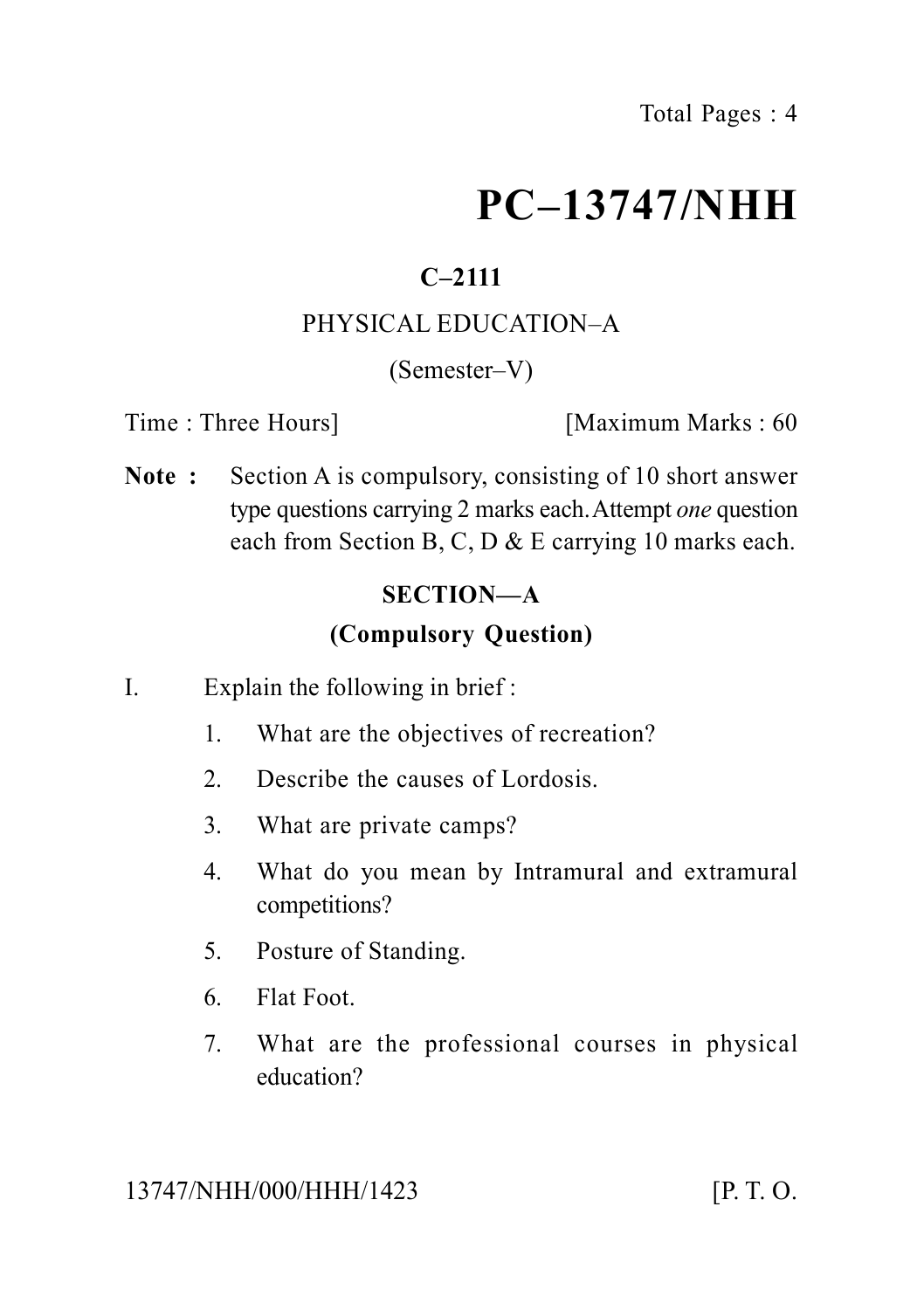- 8. Which courses are provided by Netaji Subash National Sports Institute?
- 9. Coaching.
- 10. Reception Committee.

#### **SECTION—B**

- II. Define Posture. Comment on the characteristics and importance of good posture.
- III. Define Leadership. Write the Qualities and Responsibilities of Leader.

### **SECTION—C**

- IV. Write about different deformities of the body. Write about the causes and remedial measures of any four deformities of the body.
- V. What do you mean by Motion? Various application of motion in sports and games.

#### **SECTION—D**

- VI. Explain the career options of Physical Education.
- VII. What do you understand by the professional preparation of coaches?

#### **SECTION—E**

- VIII. Draw a labelled a diagram of the Badminton. Write the names of four Arjuna Award Winners.
- IX. Write the history of Javelin throws. Draw the layout of Javelin throw.

13747/NHH/000/HHH/1423 2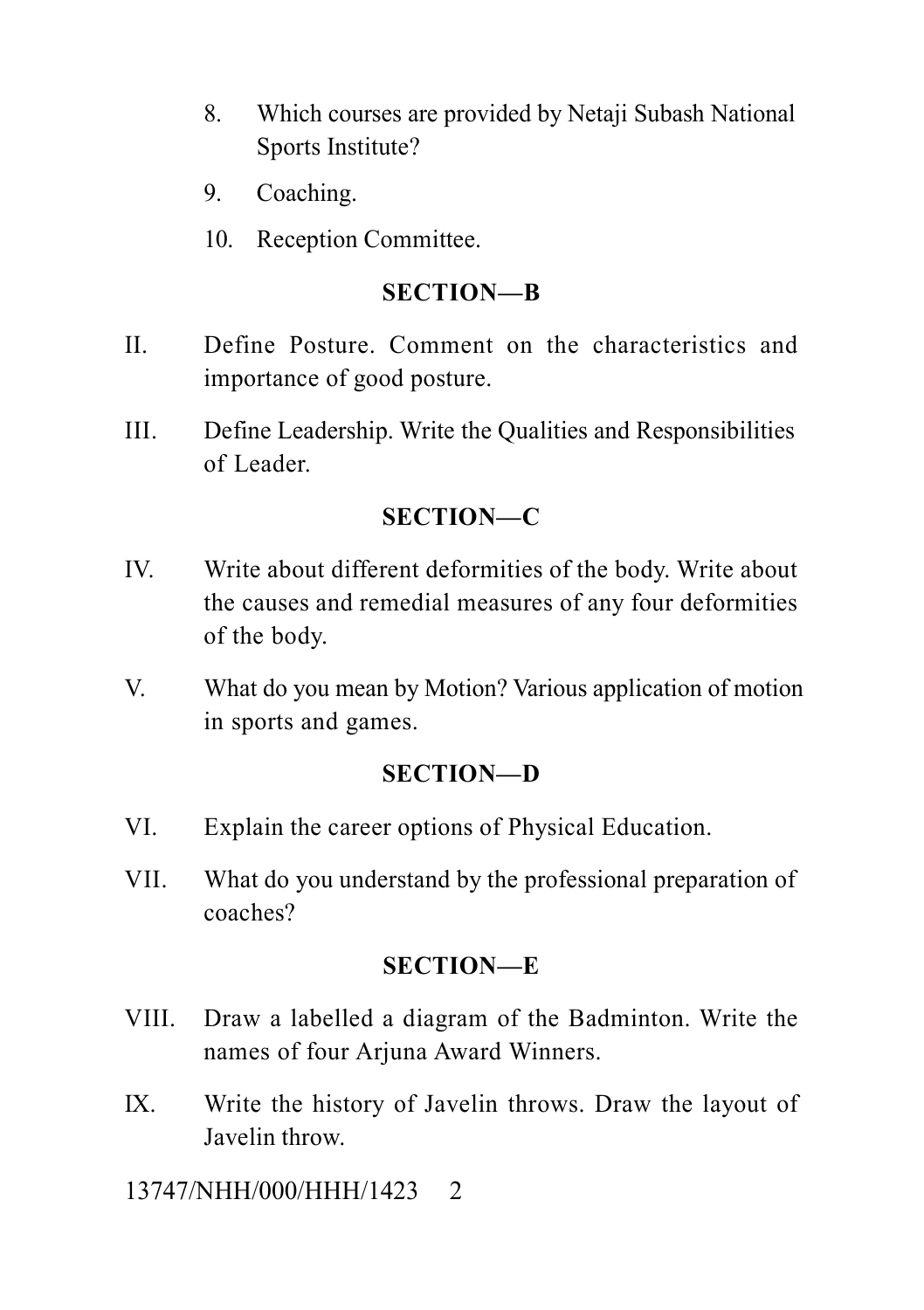#### **PUNJABI VERSION**

ਨੋਟ : ਭਾਗ A ਲਾਜ਼ਮੀ ਹੈ, ਇਸ ਵਿਚ 10 ਸੰਖੇਪ ਉੱਤਰ ਵਾਲੇ ਪਸ਼ਨ 2-2 ਅੰਕਾਂ ਦੇ ਹਨ। ਭਾਗ B C D ਅਤੇ F ਵਿਚੋਂ *ਇੱਕ-ਇੱਕ* ਪ੍ਰਸ਼ਨ ਕਰੋ। ਹਰੇਕ ਪ੍ਰਸ਼ਨ ਦੇ 10 ਅੰਕ ਹਨ।

#### **ਭਾਗ—** $A$

# (ਲਾਜ਼ਮੀ ਪਸ਼ਨ)

- <u>ਹੇਨ ਲਿਖਿਆਂ ਦੀ ਸੰਖੇਪ ਵਿਚ ਵਿਆਖਿਆ ਕਰੋ :</u>  $\mathbf{I}$ 
	- ਮਨੋਰੰਜਨ ਦੇ ਕੀ ੳਦੇਸ਼ ਹਨ?  $1<sub>1</sub>$
	- ਅੱਗੇ ਨੂੰ ਕੁੱਬ ਦੇ ਕਾਰਨਾਂ ਦਾ ਵਰਣਨ ਕਰੋ।  $2<sub>1</sub>$
	- ਪ੍ਰਾਈਵੇਟ ਕੈਂਪ ਕੀ ਹਨ?  $3<sub>1</sub>$
	- ਕਾਰਜ–ਖੇਤਰ ਦੇ ਅੰਦਰ ਅਤੇ ਕਾਰਜ–ਖੇਤਰ ਤੋਂ ਬਾਹਰ  $4<sup>1</sup>$ ਮੁਕਾਬਲਿਆਂ ਤੋਂ ਤਹਾਡਾ ਕੀ ਭਾਵ ਹੈ?
	- 5. ਖੜੇ ਹੋਣ ਦਾ ਆਸਣ।
	- $6 \qquad \overrightarrow{H}$ ਬਪ $\overrightarrow{I}$ ਪੈਰ।
	- ਸਰੀਰਕ ਸਿੱਖਿਆ ਵਿਚ ਪੇਸ਼ਾਵਰ ਕੋਰਸ ਕਿਹੜੇ ਹਨ?  $7\overline{ }$
	- ਨੇਤਾ ਜੀ ਸਭਾਸ਼ ਰਾਸ਼ਟਰੀ ਖੇਡ ਸੰਸਥਾ ਦਆਰਾ ਕਿਹੜੇ  $\mathbf{8}$ ਕੋਰਸ ਪਦਾਨ ਕੀਤੇ ਜਾਂਦੇ ਹਨ?
	- ਕੋਜਿੰਗ।  $\mathbf{Q}$
	- ਸਆਗਤ ਕਮੇਟੀ।  $10<sup>1</sup>$

#### ਕਾਗ $R$

ਆਸਣ ਦੀ ਪਰਿਕਾਸਾ ਦਿਓ। ਚੰਗੇ ਆਸਣ ਦੀਆਂ ਵਿਸੇਸਤਾਵਾਂ  $\Pi$ ਅਤੇ ਮਹੱਤਤਾ 'ਤੇ ਟਿੱਪਣੀ ਕਰੋ।

13747/NHH/000/HHH/1423  $[P, T, O]$  $\mathcal{R}$